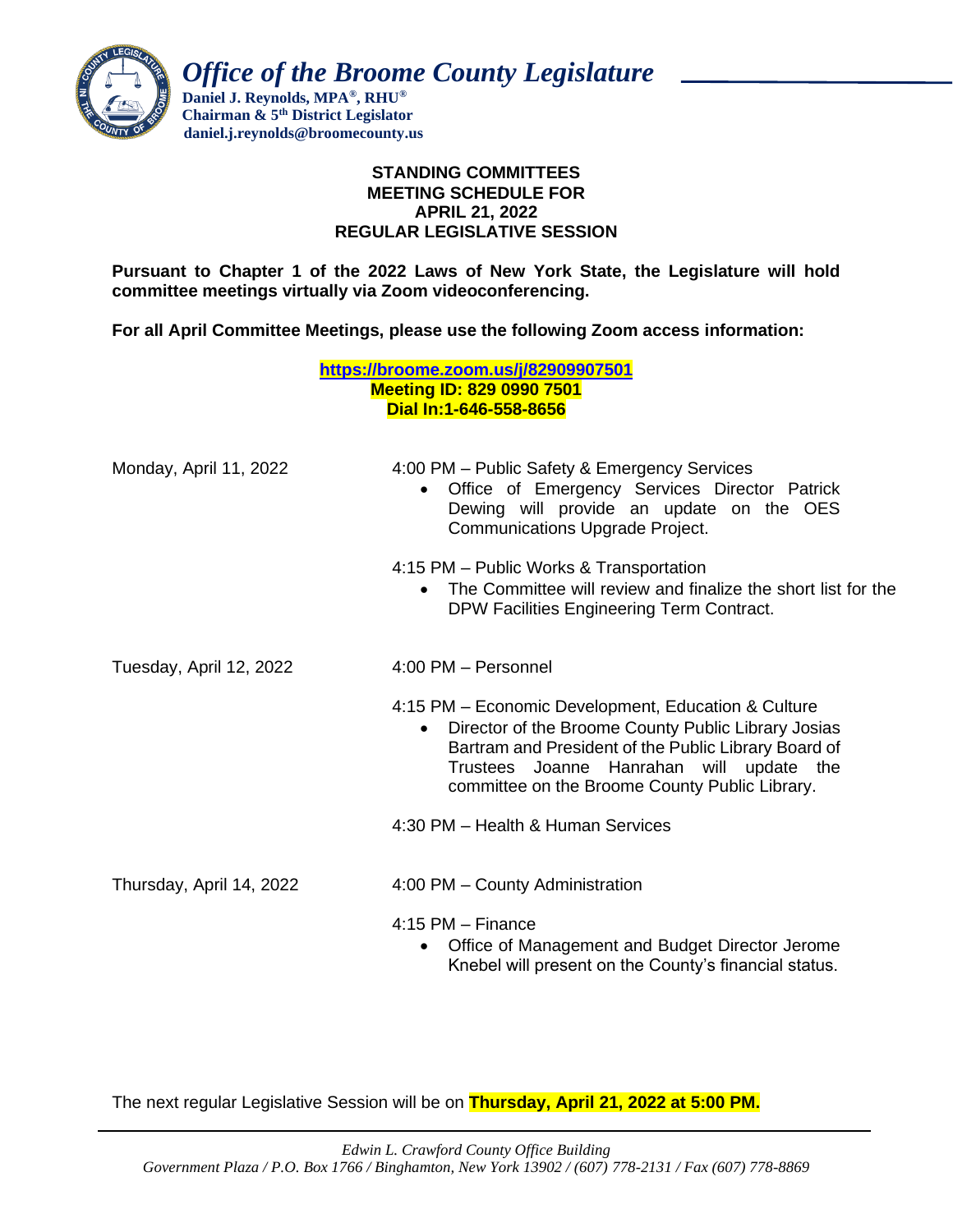#### **AGENDA PUBLIC SAFETY & EMERGENCY SERVICES COMMITTEE Monday, April 11, 2022 4:00 PM**

# **<https://broome.zoom.us/j/82909907501> Meeting ID: 829 0990 7501 Dial In:1-646-558-8656**

- #12 [RESOLUTION AUTHORIZING A HOME RULE REQUEST TO AUTHORIZE THE](https://www.gobroomecounty.com/sites/default/files/dept/legis/04212022-12.pdf)  [COUNTY OF BROOME TO OFFER AN OPTIONAL TWENTY YEAR RETIREMENT](https://www.gobroomecounty.com/sites/default/files/dept/legis/04212022-12.pdf)  [PLAN TO JOSHUA QUINN, A DEPUTY SHERIFF EMPLOYED BY SUCH COUNTY](https://www.gobroomecounty.com/sites/default/files/dept/legis/04212022-12.pdf)
- **#13 [RESOLUTION AUTHORIZING ACCEPTANCE OF THE ORGANIZED CRIME DRUG](https://www.gobroomecounty.com/sites/default/files/dept/legis/04212022-13.pdf)  [ENFORCEMENT TASK FORCE PROGRAM GRANT FOR THE OFFICE OF THE](https://www.gobroomecounty.com/sites/default/files/dept/legis/04212022-13.pdf)  [SHERIFF AND ADOPTING A PROGRAM BUDGET FOR 2021-2022](https://www.gobroomecounty.com/sites/default/files/dept/legis/04212022-13.pdf)**
- **#14 [RESOLUTION AUTHORIZING RENEWAL OF THE US MARSHALS FALCON](https://www.gobroomecounty.com/sites/default/files/dept/legis/04212022-14.pdf)  [PROGRAM GRANT FOR THE OFFICE OF THE SHERIFF AND ADOPTING A](https://www.gobroomecounty.com/sites/default/files/dept/legis/04212022-14.pdf)  [PROGRAM BUDGET FOR 2021-2022](https://www.gobroomecounty.com/sites/default/files/dept/legis/04212022-14.pdf)**

Office of Emergency Services Director Patrick Dewing will provide an update on the OES Communications Upgrade Project.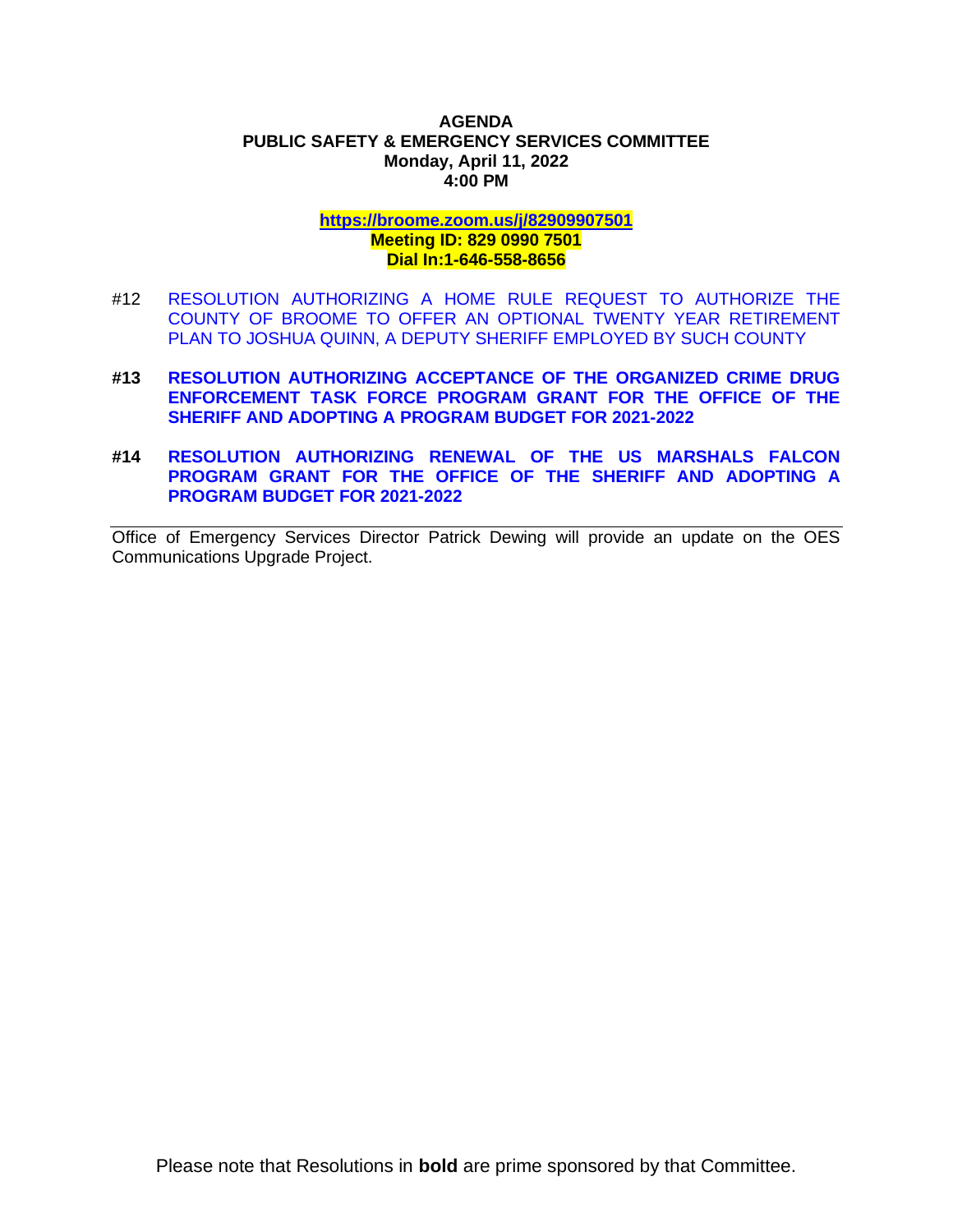#### **AGENDA PUBLIC WORKS & TRANSPORTATION COMMITTEE Monday, April 11, 2022 4:15 PM**

# **<https://broome.zoom.us/j/82909907501> Meeting ID: 829 0990 7501 Dial In:1-646-558-8656**

- **#1 [RESOLUTION AUTHORIZING AN AGREEMENT WITH THE CENTER FOR](https://www.gobroomecounty.com/sites/default/files/dept/legis/04212022-01.pdf)  [TRANSPORTATION AND THE ENVIRONMENT, INC. \(CTE\), FOR PROFESSIONAL](https://www.gobroomecounty.com/sites/default/files/dept/legis/04212022-01.pdf)  [SERVICES FOR THE DEPARTMENT OF PUBLIC TRANSPORTATION FOR 2022-2023](https://www.gobroomecounty.com/sites/default/files/dept/legis/04212022-01.pdf)**
- #11 [RESOLUTION AUTHORIZING A PERSONNEL CHANGE REQUEST FOR THE](https://www.gobroomecounty.com/sites/default/files/dept/legis/04212022-11.pdf)  [DEPARTMENT OF PUBLIC WORKS -](https://www.gobroomecounty.com/sites/default/files/dept/legis/04212022-11.pdf) BUILDINGS AND GROUNDS
- **#15 [RESOLUTION AUTHORIZING RENEWAL OF THE INTERMUNICIPAL AGREEMENT](https://www.gobroomecounty.com/sites/default/files/dept/legis/04212022-15.pdf)  [WITH THE VILLAGE OF ENDICOTT FOR MAINTENANCE OF THE BROOME COUNTY](https://www.gobroomecounty.com/sites/default/files/dept/legis/04212022-15.pdf)  [SEWER SYSTEM FOR THE DEPARTMENT OF PUBLIC WORKS FOR 2021-2026](https://www.gobroomecounty.com/sites/default/files/dept/legis/04212022-15.pdf)**
- **#16 [RESOLUTION ADOPTING THE 2022 BROOME COUNTY DEPARTMENT OF PUBLIC](https://www.gobroomecounty.com/sites/default/files/dept/legis/04212022-16.pdf)  [TRANSPORTATION SAFETY PLAN](https://www.gobroomecounty.com/sites/default/files/dept/legis/04212022-16.pdf)**
- **#17 [RESOLUTION AUTHORIZING AMENDMENT TO THE AGREEMENT WITH](https://www.gobroomecounty.com/sites/default/files/dept/legis/04212022-17.pdf)  [MCFARLAND JOHNSON, INC., FOR PROFESSIONAL ENGINEERING SERVICES](https://www.gobroomecounty.com/sites/default/files/dept/legis/04212022-17.pdf)  [FOR THE DEPARTMENT OF PUBLIC WORKS FOR 2019-2021](https://www.gobroomecounty.com/sites/default/files/dept/legis/04212022-17.pdf)**
- **#18 [RESOLUTION AUTHORIZING THE IMPLEMENTATION AND FUNDING IN THE FIRST](https://www.gobroomecounty.com/sites/default/files/dept/legis/04212022-18.pdf)  [INSTANCE 100% OF THE FEDERAL-AID AND STATE "MARCHISELLI" PROGRAM-](https://www.gobroomecounty.com/sites/default/files/dept/legis/04212022-18.pdf)[AID ELIGIBLE COSTS OF A TRANSPORTATION FEDERAL-AID PROJECT, AND](https://www.gobroomecounty.com/sites/default/files/dept/legis/04212022-18.pdf)  [APPROPRIATING FUNDS THEREFORE](https://www.gobroomecounty.com/sites/default/files/dept/legis/04212022-18.pdf)**
- **#19 [RESOLUTION AUTHORIZING AN AGREEMENT WITH MCFARLAND JOHNSON, INC.,](https://www.gobroomecounty.com/sites/default/files/dept/legis/04212022-19.pdf)  [FOR PROFESSIONAL ENGINEERING SERVICES FOR THE DEPARTMENT OF](https://www.gobroomecounty.com/sites/default/files/dept/legis/04212022-19.pdf)  [PUBLIC WORKS FOR 2022-2026](https://www.gobroomecounty.com/sites/default/files/dept/legis/04212022-19.pdf)**
- **#20 [RESOLUTION DESIGNATING THE BROOME COUNTY LEGISLATURE AS LEAD](https://www.gobroomecounty.com/sites/default/files/dept/legis/04212022-20.pdf)  [AGENCY WITH RESPECT TO THE PURCHASE AND DEVELOPMENT OF 530 STATE](https://www.gobroomecounty.com/sites/default/files/dept/legis/04212022-20.pdf)  [STREET AS A VETERANS FACILITY](https://www.gobroomecounty.com/sites/default/files/dept/legis/04212022-20.pdf)**
- **#22 [RESOLUTION AUTHORIZING AN AGREEMENT WITH HULBERT ENGINEERING](https://www.gobroomecounty.com/sites/default/files/dept/legis/04212022-22.pdf)  [AND LAND SURVEYING, P.C. FOR PROFESSIONAL SERVICES FOR THE](https://www.gobroomecounty.com/sites/default/files/dept/legis/04212022-22.pdf)  [DEPARTMENT OF PUBLIC WORKS FOR 2022-2024](https://www.gobroomecounty.com/sites/default/files/dept/legis/04212022-22.pdf)**
- #24 [RESOLUTION AMENDING THE 2022 CAPITAL IMPROVEMENT PROGRAM](https://www.gobroomecounty.com/sites/default/files/dept/legis/04212022-24.pdf)

The Committee will review and finalize the short list for the DPW Facilities Engineering Term Contract.

Please note that Resolutions in **bold** are prime sponsored by that Committee.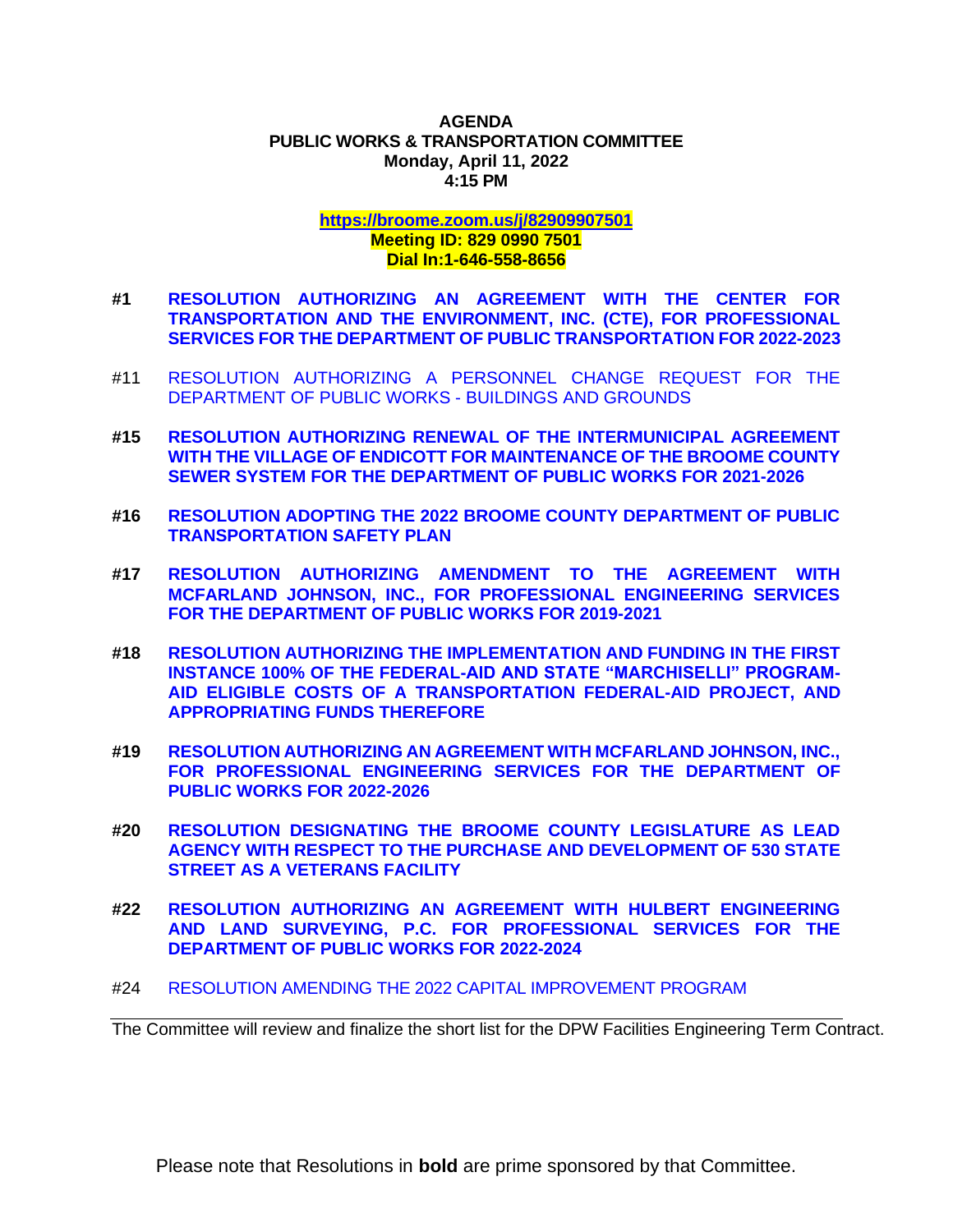**AGENDA PERSONNEL COMMITTEE Tuesday, April 12, 2022 4:00 PM**

**<https://broome.zoom.us/j/82909907501>**

## **Meeting ID: 829 0990 7501 Dial In:1-646-558-8656**

- **#11 [RESOLUTION AUTHORIZING A PERSONNEL CHANGE REQUEST FOR THE](https://www.gobroomecounty.com/sites/default/files/dept/legis/04212022-11.pdf)  [DEPARTMENT OF PUBLIC WORKS -](https://www.gobroomecounty.com/sites/default/files/dept/legis/04212022-11.pdf) BUILDINGS AND GROUNDS**
- **#12 [RESOLUTION AUTHORIZING A HOME RULE REQUEST TO AUTHORIZE THE](https://www.gobroomecounty.com/sites/default/files/dept/legis/04212022-12.pdf)  [COUNTY OF BROOME TO OFFER AN OPTIONAL TWENTY YEAR RETIREMENT](https://www.gobroomecounty.com/sites/default/files/dept/legis/04212022-12.pdf)  [PLAN TO JOSHUA QUINN, A DEPUTY SHERIFF EMPLOYED BY SUCH COUNTY](https://www.gobroomecounty.com/sites/default/files/dept/legis/04212022-12.pdf)**
- #13 [RESOLUTION AUTHORIZING ACCEPTANCE OF THE ORGANIZED CRIME DRUG](https://www.gobroomecounty.com/sites/default/files/dept/legis/04212022-13.pdf)  [ENFORCEMENT TASK FORCE PROGRAM GRANT FOR THE OFFICE OF THE](https://www.gobroomecounty.com/sites/default/files/dept/legis/04212022-13.pdf)  [SHERIFF AND ADOPTING A PROGRAM BUDGET FOR 2021-2022](https://www.gobroomecounty.com/sites/default/files/dept/legis/04212022-13.pdf)
- #14 [RESOLUTION AUTHORIZING RENEWAL OF THE US MARSHALS FALCON](https://www.gobroomecounty.com/sites/default/files/dept/legis/04212022-14.pdf)  [PROGRAM GRANT FOR THE OFFICE OF THE SHERIFF AND ADOPTING A](https://www.gobroomecounty.com/sites/default/files/dept/legis/04212022-14.pdf)  [PROGRAM BUDGET FOR 2021-2022](https://www.gobroomecounty.com/sites/default/files/dept/legis/04212022-14.pdf)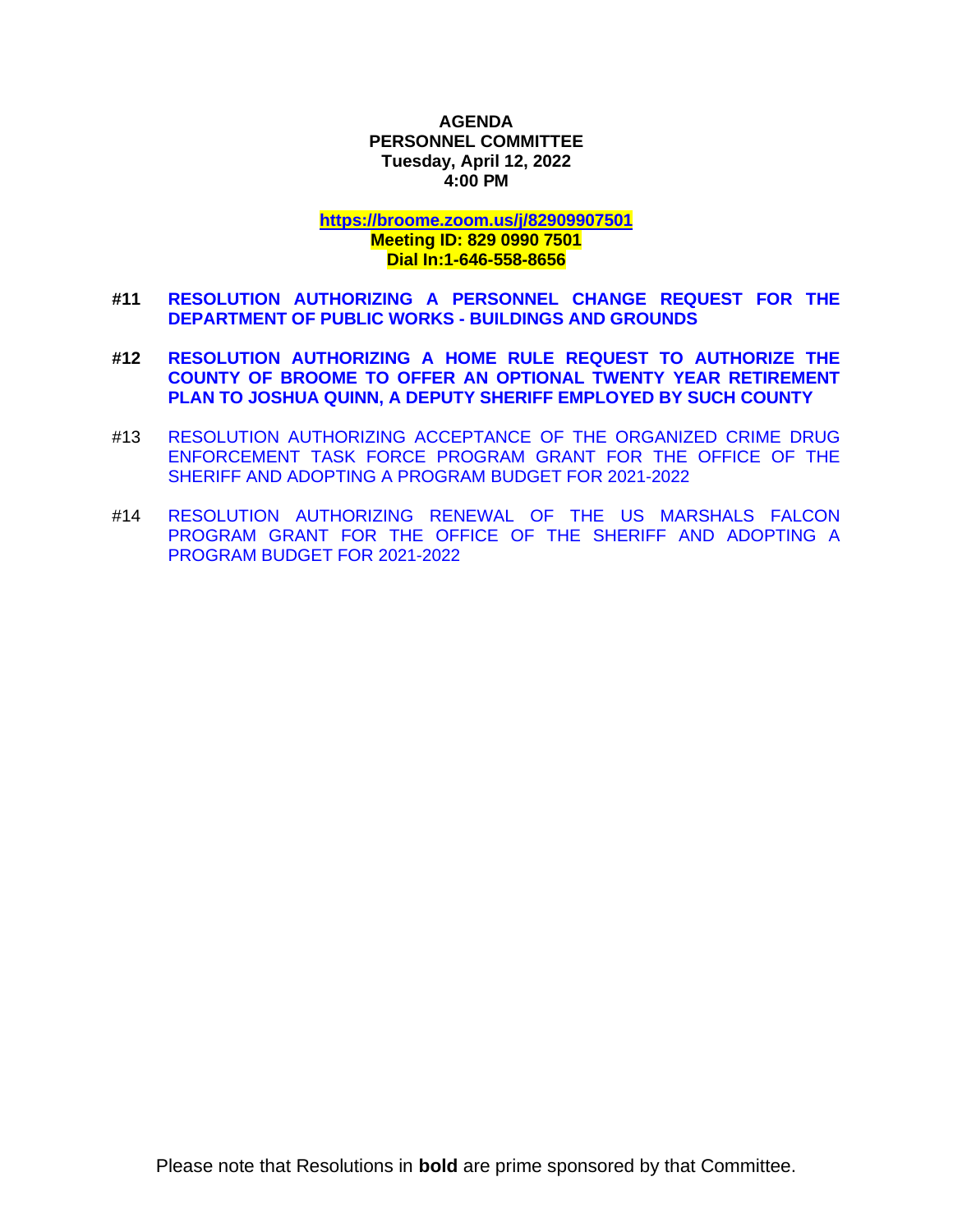#### **AGENDA ECONOMIC DEVELOPMENT, EDUCATION & CULTURE COMMITTEE Tuesday, April 12, 2022 4:15 PM**

#### **<https://broome.zoom.us/j/82909907501> Meeting ID: 829 0990 7501 Dial In:1-646-558-8656**

- **#2 [RESOLUTION CONFIRMING APPOINTMENTS TO MEMBERSHIP ON THE BROOME](https://www.gobroomecounty.com/sites/default/files/dept/legis/04212022-02.pdf)  [COUNTY ENVIRONMENTAL MANAGEMENT COUNCIL](https://www.gobroomecounty.com/sites/default/files/dept/legis/04212022-02.pdf)**
- **#3 [RESOLUTION WAIVING BOAT RENTAL FEES AT ALL BROOME COUNTY PARKS](https://www.gobroomecounty.com/sites/default/files/dept/legis/04212022-03.pdf)  [ON SATURDAY, JUNE 25, 2022 AND SUNDAY JUNE 26, 2022 DURING NEW YORK](https://www.gobroomecounty.com/sites/default/files/dept/legis/04212022-03.pdf)  [STATE FREE FISHING DAYS](https://www.gobroomecounty.com/sites/default/files/dept/legis/04212022-03.pdf)**
- **#4 [RESOLUTION AUTHORIZING ACCEPTANCE OF THE ADULT](https://www.gobroomecounty.com/sites/default/files/dept/legis/04212022-04.pdf)  [LITERACY/WORKFORCE DEVELOPMENT PROGRAM GRANT FOR THE BROOME](https://www.gobroomecounty.com/sites/default/files/dept/legis/04212022-04.pdf)  [COUNTY PUBLIC LIBRARY, ADOPTING A PROGRAM BUDGET AND AUTHORIZING](https://www.gobroomecounty.com/sites/default/files/dept/legis/04212022-04.pdf)  [AN AGREEMENT WITH LITERACY VOLUNTEERS OF BROOME-TIOGA COUNTIES](https://www.gobroomecounty.com/sites/default/files/dept/legis/04212022-04.pdf)  [TO ADMINISTER SAID PROGRAM FOR 2022](https://www.gobroomecounty.com/sites/default/files/dept/legis/04212022-04.pdf)**
- **#5 [RESOLUTION AUTHORIZING AN AGREEMENT WITH LIBRARY MARKET FOR](https://www.gobroomecounty.com/sites/default/files/dept/legis/04212022-05.pdf)  [PROFESSIONAL WEBSITE AND CALENDAR SYSTEM SERVICES FOR THE](https://www.gobroomecounty.com/sites/default/files/dept/legis/04212022-05.pdf)  [BROOME COUNTY PUBLIC LIBRARY FOR 2022-2023](https://www.gobroomecounty.com/sites/default/files/dept/legis/04212022-05.pdf)**
- **#21 [RESOLUTION DESIGNATING THE BROOME COUNTY LEGISLATURE AS LEAD](https://www.gobroomecounty.com/sites/default/files/dept/legis/04212022-21.pdf)  [AGENCY WITH RESPECT TO POTENTIAL DEVELOPMENT OF A SOLAR ARRAY AT](https://www.gobroomecounty.com/sites/default/files/dept/legis/04212022-21.pdf)  [THE GREATER BINGHAMTON AIRPORT](https://www.gobroomecounty.com/sites/default/files/dept/legis/04212022-21.pdf)**
- **#28 [RESOLUTION AUTHORIZING AMENDMENT TO THE AGREEMENT WITH](https://www.gobroomecounty.com/sites/default/files/dept/legis/04212022-28.pdf)  [SOUTHERN TIER NETWORK, INC. FOR PROFESSIONAL SERVICES FOR THE](https://www.gobroomecounty.com/sites/default/files/dept/legis/04212022-28.pdf)  [DEPARTMENT OF PLANNING AND ECONOMIC DEVELOPMENT](https://www.gobroomecounty.com/sites/default/files/dept/legis/04212022-28.pdf) FOR 2021-2022**

# **#29 [RESOLUTION CONFIRMING APPOINTMENTS TO MEMBERSHIP ON THE](https://www.gobroomecounty.com/sites/default/files/dept/legis/04212022-29.pdf)  [BROWNFIELD GRANT REVIEW COMMITTEE](https://www.gobroomecounty.com/sites/default/files/dept/legis/04212022-29.pdf)**

Director of the Broome County Public Library Josias Bartram and President of the Public Library Board of Trustees Joanne Hanrahan will update the committee on the Broome County Public Library.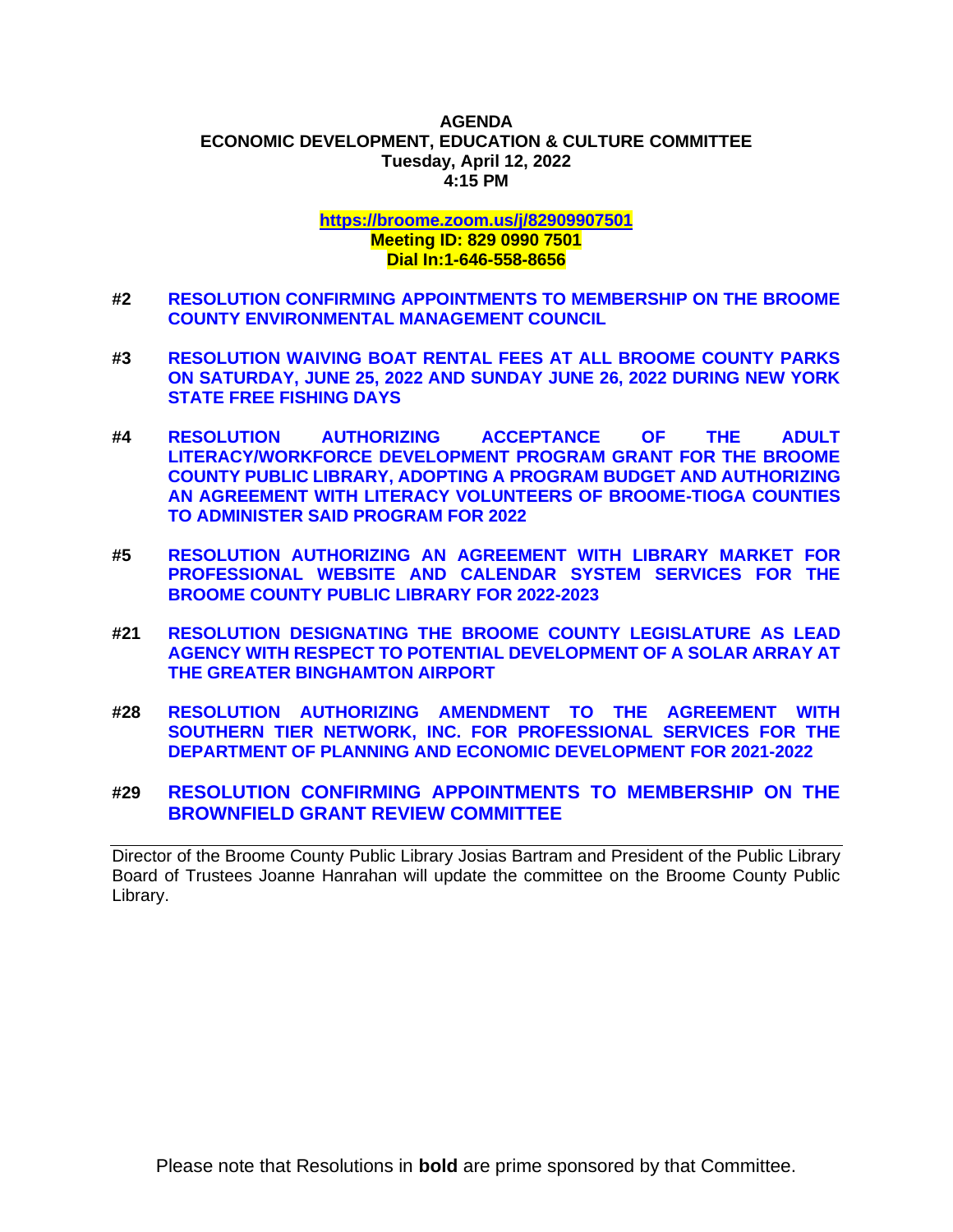### **AGENDA HEALTH & HUMAN SERVICES COMMITTEE Tuesday, April 12, 2022 4:30 PM**

# **<https://broome.zoom.us/j/82909907501> Meeting ID: 829 0990 7501 Dial In:1-646-558-8656**

- **#6 [RESOLUTION AUTHORIZING AMENDMENT TO THE AGREEMENT WITH USA](https://www.gobroomecounty.com/sites/default/files/dept/legis/04212022-06.pdf)  [STAFFING SERVICES, LLC FOR TEMPORARY STAFFING SERVICES FOR THE](https://www.gobroomecounty.com/sites/default/files/dept/legis/04212022-06.pdf)  [WILLOW POINT REHABILITATION AND NURSING CENTER FOR 2022](https://www.gobroomecounty.com/sites/default/files/dept/legis/04212022-06.pdf)**
- **#7 [RESOLUTION AUTHORIZING AN AGREEMENT WITH POINTCLICKCARE](https://www.gobroomecounty.com/sites/default/files/dept/legis/04212022-07.pdf)  [TECHNOLOGIES, INC., FOR AN ELECTRONIC MEDICAL RECORDS SYSTEM FOR](https://www.gobroomecounty.com/sites/default/files/dept/legis/04212022-07.pdf)  [THE WILLOW POINT REHABILITATION AND NURSING CENTER FOR 2022-2023](https://www.gobroomecounty.com/sites/default/files/dept/legis/04212022-07.pdf)**
- **#8 [RESOLUTION CONFIRMING APPOINTMENT TO MEMBERSHIP ON THE YOUTH](https://www.gobroomecounty.com/sites/default/files/dept/legis/04212022-08.pdf)  [BUREAU ADVISORY BOARD](https://www.gobroomecounty.com/sites/default/files/dept/legis/04212022-08.pdf)**
- **#9 [RESOLUTION AUTHORIZING AMENDMENT TO THE AGREEMENT WITH OUR LADY](https://www.gobroomecounty.com/sites/default/files/dept/legis/04212022-09.pdf)  [OF LOURDES MEMORIAL HOSPITAL INC., FOR SERVICES RELATED TO THE](https://www.gobroomecounty.com/sites/default/files/dept/legis/04212022-09.pdf)  [DEPARTMENT OF HEALTH'S HEALTHY FAMILIES BROOME PROGRAM GRANT](https://www.gobroomecounty.com/sites/default/files/dept/legis/04212022-09.pdf)  [FOR 2021-2022](https://www.gobroomecounty.com/sites/default/files/dept/legis/04212022-09.pdf)**
- **#10 [RESOLUTION AUTHORIZING RENEWAL OF THE SCHOOL BASED DENTAL GRANT](https://www.gobroomecounty.com/sites/default/files/dept/legis/04212022-10c.pdf)  FOR THE DEPARTMENT OF HEALTH***,* **[ADOPTING A PROGRAM BUDGET AND](https://www.gobroomecounty.com/sites/default/files/dept/legis/04212022-10c.pdf)  [RENEWING AN AGREEMENT WITH LOURDES CENTER FOR ORAL HEALTH TO](https://www.gobroomecounty.com/sites/default/files/dept/legis/04212022-10c.pdf)  [ADMINISTER SAID PROGRAM FOR 2022-2023](https://www.gobroomecounty.com/sites/default/files/dept/legis/04212022-10c.pdf)**
- #34 [RESOLUTION AUTHORIZING TRANSFER OF FUNDS FOR WILLOW POINT](https://www.gobroomecounty.com/sites/default/files/dept/legis/04212022-34.pdf)  [REHABILITATION AND NURSING CENTER](https://www.gobroomecounty.com/sites/default/files/dept/legis/04212022-34.pdf)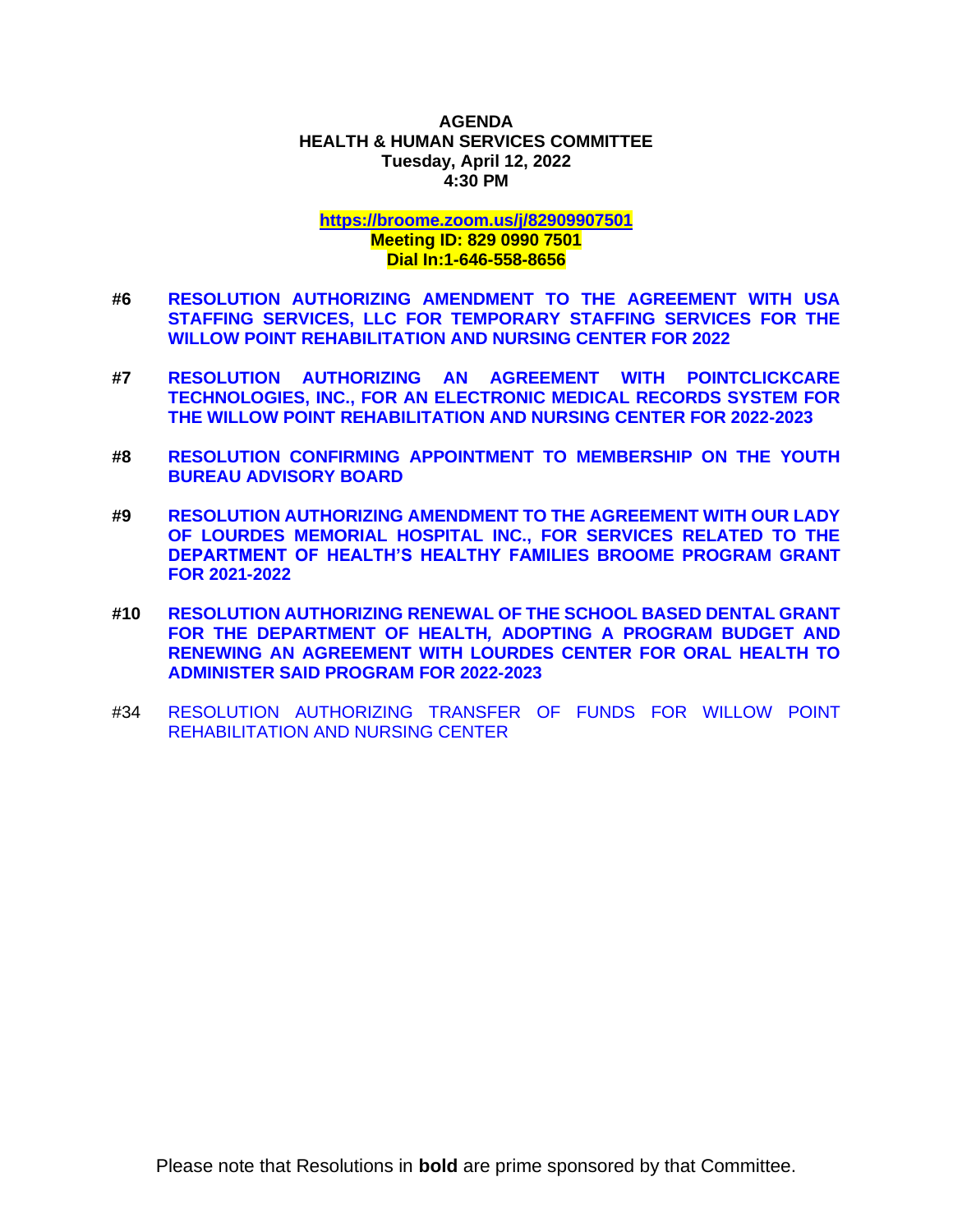## **AGENDA COUNTY ADMINISTRATION COMMITTEE Thursday, April 14, 2022 4:00 PM**

**<https://broome.zoom.us/j/82909907501>**

## **Meeting ID: 829 0990 7501 Dial In:1-646-558-8656**

- #7 [RESOLUTION AUTHORIZING AN AGREEMENT WITH POINTCLICKCARE](https://www.gobroomecounty.com/sites/default/files/dept/legis/04212022-07.pdf)  [TECHNOLOGIES, INC., FOR AN ELECTRONIC MEDICAL RECORDS SYSTEM FOR](https://www.gobroomecounty.com/sites/default/files/dept/legis/04212022-07.pdf)  [THE WILLOW POINT REHABILITATION AND NURSING CENTER FOR 2022-2023](https://www.gobroomecounty.com/sites/default/files/dept/legis/04212022-07.pdf)
- **#23 [RESOLUTION AUTHORIZING AN AGREEMENT WITH NAVIANT, INC. FOR](https://www.gobroomecounty.com/sites/default/files/dept/legis/04212022-23.pdf)  [PROFESSIONAL SERVICES FOR THE DIVISION OF INFORMATION TECHNOLOGY](https://www.gobroomecounty.com/sites/default/files/dept/legis/04212022-23.pdf)  [FOR 2022](https://www.gobroomecounty.com/sites/default/files/dept/legis/04212022-23.pdf)**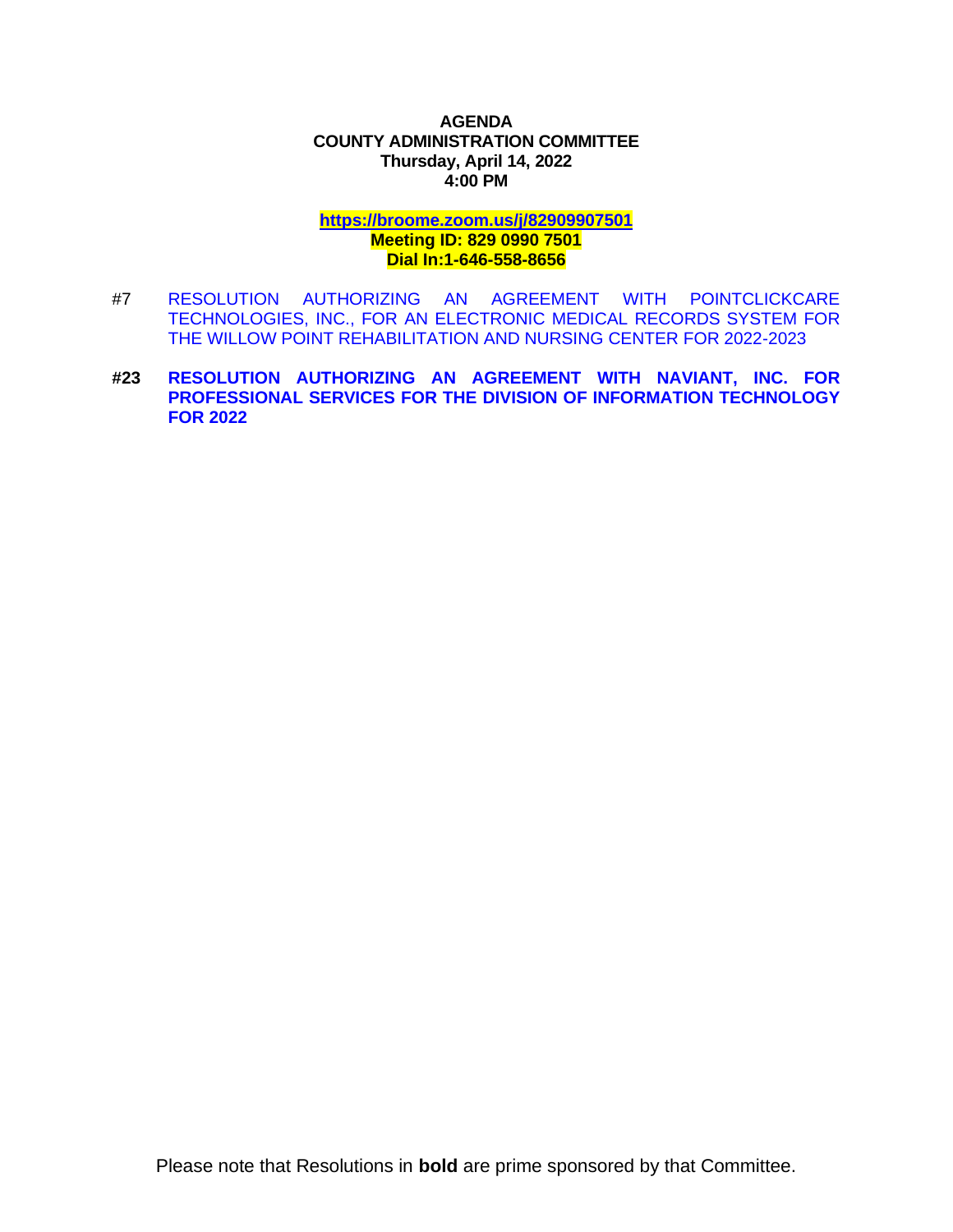## **AGENDA FINANCE COMMITTEE Thursday, April 14, 2022 4:15 PM**

# **<https://broome.zoom.us/j/82909907501>**

## **Meeting ID: 829 0990 7501 Dial In:1-646-558-8656**

- #1 [RESOLUTION AUTHORIZING AN AGREEMENT WITH THE CENTER FOR](https://www.gobroomecounty.com/sites/default/files/dept/legis/04212022-01.pdf)  [TRANSPORTATION AND THE ENVIRONMENT, INC. \(CTE\), FOR PROFESSIONAL](https://www.gobroomecounty.com/sites/default/files/dept/legis/04212022-01.pdf)  [SERVICES FOR THE DEPARTMENT OF PUBLIC TRANSPORTATION FOR 2022-2023](https://www.gobroomecounty.com/sites/default/files/dept/legis/04212022-01.pdf)
- #4 [RESOLUTION AUTHORIZING ACCEPTANCE OF THE ADULT](https://www.gobroomecounty.com/sites/default/files/dept/legis/04212022-04.pdf)  [LITERACY/WORKFORCE DEVELOPMENT PROGRAM GRANT FOR THE BROOME](https://www.gobroomecounty.com/sites/default/files/dept/legis/04212022-04.pdf)  [COUNTY PUBLIC LIBRARY, ADOPTING A PROGRAM BUDGET AND AUTHORIZING](https://www.gobroomecounty.com/sites/default/files/dept/legis/04212022-04.pdf)  [AN AGREEMENT WITH LITERACY VOLUNTEERS OF BROOME-TIOGA COUNTIES](https://www.gobroomecounty.com/sites/default/files/dept/legis/04212022-04.pdf)  [TO ADMINISTER SAID PROGRAM FOR 2022](https://www.gobroomecounty.com/sites/default/files/dept/legis/04212022-04.pdf)
- #5 [RESOLUTION AUTHORIZING AN AGREEMENT WITH LIBRARY MARKET FOR](https://www.gobroomecounty.com/sites/default/files/dept/legis/04212022-05.pdf)  [PROFESSIONAL WEBSITE AND CALENDAR SYSTEM SERVICES FOR THE BROOME](https://www.gobroomecounty.com/sites/default/files/dept/legis/04212022-05.pdf)  [COUNTY PUBLIC LIBRARY FOR 2022-2023](https://www.gobroomecounty.com/sites/default/files/dept/legis/04212022-05.pdf)
- #6 [RESOLUTION AUTHORIZING AMENDMENT TO THE AGREEMENT WITH USA](https://www.gobroomecounty.com/sites/default/files/dept/legis/04212022-06.pdf)  [STAFFING SERVICES, LLC FOR TEMPORARY STAFFING SERVICES FOR THE](https://www.gobroomecounty.com/sites/default/files/dept/legis/04212022-06.pdf)  [WILLOW POINT REHABILITATION AND NURSING CENTER FOR 2022](https://www.gobroomecounty.com/sites/default/files/dept/legis/04212022-06.pdf)
- #7 [RESOLUTION AUTHORIZING AN AGREEMENT WITH POINTCLICKCARE](https://www.gobroomecounty.com/sites/default/files/dept/legis/04212022-07.pdf)  [TECHNOLOGIES, INC., FOR AN ELECTRONIC MEDICAL RECORDS SYSTEM FOR](https://www.gobroomecounty.com/sites/default/files/dept/legis/04212022-07.pdf)  [THE WILLOW POINT REHABILITATION AND NURSING CENTER FOR 2022-2023](https://www.gobroomecounty.com/sites/default/files/dept/legis/04212022-07.pdf)
- #9 [RESOLUTION AUTHORIZING AMENDMENT TO THE AGREEMENT WITH OUR LADY](https://www.gobroomecounty.com/sites/default/files/dept/legis/04212022-09.pdf)  [OF LOURDES MEMORIAL HOSPITAL INC., FOR SERVICES RELATED TO THE](https://www.gobroomecounty.com/sites/default/files/dept/legis/04212022-09.pdf)  [DEPARTMENT OF HEALTH'S HEALTHY FAMILIES BROOME PROGRAM GRANT FOR](https://www.gobroomecounty.com/sites/default/files/dept/legis/04212022-09.pdf)  [2021-2022](https://www.gobroomecounty.com/sites/default/files/dept/legis/04212022-09.pdf)
- #10 [RESOLUTION AUTHORIZING RENEWAL OF THE SCHOOL BASED DENTAL GRANT](https://www.gobroomecounty.com/sites/default/files/dept/legis/04212022-10c.pdf)  FOR THE DEPARTMENT OF HEALTH*,* [ADOPTING A PROGRAM BUDGET AND](https://www.gobroomecounty.com/sites/default/files/dept/legis/04212022-10c.pdf)  [RENEWING AN AGREEMENT WITH LOURDES CENTER FOR ORAL HEALTH TO](https://www.gobroomecounty.com/sites/default/files/dept/legis/04212022-10c.pdf)  [ADMINISTER SAID PROGRAM FOR 2022-2023](https://www.gobroomecounty.com/sites/default/files/dept/legis/04212022-10c.pdf)
- #11 [RESOLUTION AUTHORIZING A PERSONNEL CHANGE REQUEST FOR THE](https://www.gobroomecounty.com/sites/default/files/dept/legis/04212022-11.pdf)  [DEPARTMENT OF PUBLIC WORKS -](https://www.gobroomecounty.com/sites/default/files/dept/legis/04212022-11.pdf) BUILDINGS AND GROUNDS
- #13 [RESOLUTION AUTHORIZING ACCEPTANCE OF THE ORGANIZED CRIME DRUG](https://www.gobroomecounty.com/sites/default/files/dept/legis/04212022-13.pdf)  [ENFORCEMENT TASK FORCE PROGRAM GRANT FOR THE OFFICE OF THE](https://www.gobroomecounty.com/sites/default/files/dept/legis/04212022-13.pdf)  [SHERIFF AND ADOPTING A PROGRAM BUDGET FOR 2021-2022](https://www.gobroomecounty.com/sites/default/files/dept/legis/04212022-13.pdf)
- #14 [RESOLUTION AUTHORIZING RENEWAL OF THE US MARSHALS FALCON](https://www.gobroomecounty.com/sites/default/files/dept/legis/04212022-14.pdf)  [PROGRAM GRANT FOR THE OFFICE OF THE SHERIFF AND ADOPTING A](https://www.gobroomecounty.com/sites/default/files/dept/legis/04212022-14.pdf)  [PROGRAM BUDGET FOR 2021-2022](https://www.gobroomecounty.com/sites/default/files/dept/legis/04212022-14.pdf)

Please note that Resolutions in **bold** are prime sponsored by that Committee.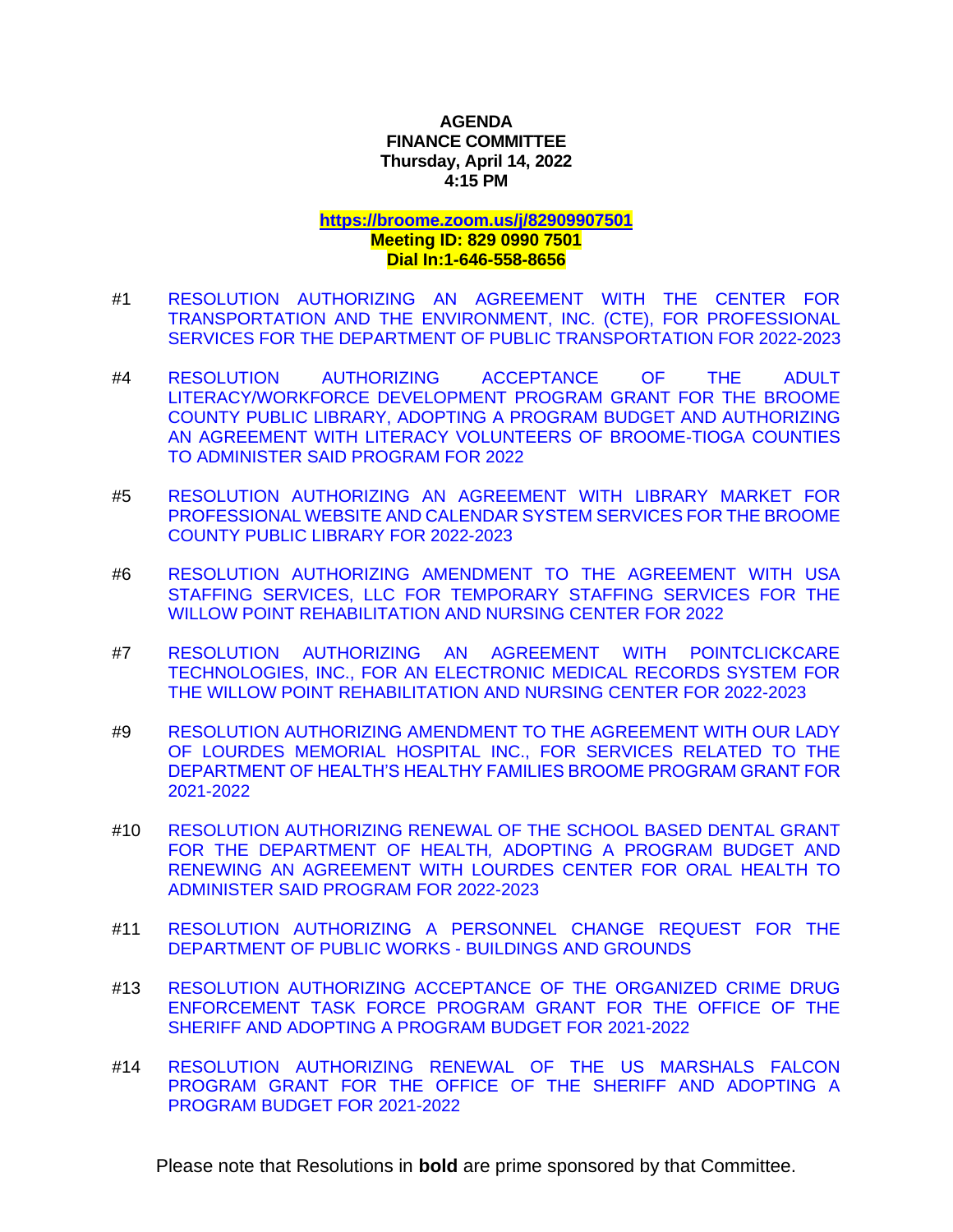- #15 [RESOLUTION AUTHORIZING RENEWAL OF THE INTERMUNICIPAL AGREEMENT](https://www.gobroomecounty.com/sites/default/files/dept/legis/04212022-15.pdf)  [WITH THE VILLAGE OF ENDICOTT FOR MAINTENANCE OF THE BROOME COUNTY](https://www.gobroomecounty.com/sites/default/files/dept/legis/04212022-15.pdf) [SEWER SYSTEM FOR THE DEPARTMENT OF PUBLIC WORKS FOR 2021-2026](https://www.gobroomecounty.com/sites/default/files/dept/legis/04212022-15.pdf)
- #17 [RESOLUTION AUTHORIZING AMENDMENT TO THE AGREEMENT WITH](https://www.gobroomecounty.com/sites/default/files/dept/legis/04212022-17.pdf)  [MCFARLAND JOHNSON, INC., FOR PROFESSIONAL ENGINEERING SERVICES FOR](https://www.gobroomecounty.com/sites/default/files/dept/legis/04212022-17.pdf)  [THE DEPARTMENT OF PUBLIC WORKS FOR 2019-2021](https://www.gobroomecounty.com/sites/default/files/dept/legis/04212022-17.pdf)
- #18 [RESOLUTION AUTHORIZING THE IMPLEMENTATION AND FUNDING IN THE FIRST](https://www.gobroomecounty.com/sites/default/files/dept/legis/04212022-18.pdf)  [INSTANCE 100% OF THE FEDERAL-AID AND STATE "MARCHISELLI" PROGRAM-AID](https://www.gobroomecounty.com/sites/default/files/dept/legis/04212022-18.pdf)  [ELIGIBLE COSTS OF A TRANSPORTATION FEDERAL-AID PROJECT, AND](https://www.gobroomecounty.com/sites/default/files/dept/legis/04212022-18.pdf)  [APPROPRIATING FUNDS THEREFORE](https://www.gobroomecounty.com/sites/default/files/dept/legis/04212022-18.pdf)
- #19 [RESOLUTION AUTHORIZING AN AGREEMENT WITH MCFARLAND JOHNSON, INC.,](https://www.gobroomecounty.com/sites/default/files/dept/legis/04212022-19.pdf)  [FOR PROFESSIONAL ENGINEERING SERVICES FOR THE DEPARTMENT OF](https://www.gobroomecounty.com/sites/default/files/dept/legis/04212022-19.pdf)  [PUBLIC WORKS FOR 2022-2026](https://www.gobroomecounty.com/sites/default/files/dept/legis/04212022-19.pdf)
- #22 [RESOLUTION AUTHORIZING AN AGREEMENT WITH HULBERT ENGINEERING AND](https://www.gobroomecounty.com/sites/default/files/dept/legis/04212022-22.pdf)  [LAND SURVEYING, P.C. FOR PROFESSIONAL SERVICES FOR THE DEPARTMENT](https://www.gobroomecounty.com/sites/default/files/dept/legis/04212022-22.pdf)  [OF PUBLIC WORKS FOR 2022-2024](https://www.gobroomecounty.com/sites/default/files/dept/legis/04212022-22.pdf)
- #23 [RESOLUTION AUTHORIZING AN AGREEMENT WITH NAVIANT, INC. FOR](https://www.gobroomecounty.com/sites/default/files/dept/legis/04212022-23.pdf)  [PROFESSIONAL SERVICES FOR THE DIVISION OF INFORMATION TECHNOLOGY](https://www.gobroomecounty.com/sites/default/files/dept/legis/04212022-23.pdf)  [FOR 2022](https://www.gobroomecounty.com/sites/default/files/dept/legis/04212022-23.pdf)
- **#24 [RESOLUTION AMENDING THE 2022 CAPITAL IMPROVEMENT PROGRAM](https://www.gobroomecounty.com/sites/default/files/dept/legis/04212022-24.pdf)**
- **#25 [RESOLUTION AUTHORIZING AGREEMENTS WITH VARIOUS VENDORS AND](https://www.gobroomecounty.com/sites/default/files/dept/legis/04212022-25.pdf)  [AGENCIES FOR FUNDS TO SUPPORT ECONOMIC DEVELOPMENT AND](https://www.gobroomecounty.com/sites/default/files/dept/legis/04212022-25.pdf)  [COMMUNITY PROJECTS IN BROOME COUNTY](https://www.gobroomecounty.com/sites/default/files/dept/legis/04212022-25.pdf)**
- **#26 [RESOLUTION AUTHORIZING THE REINSTATEMENT OF TAXES AND APPROVING](https://www.gobroomecounty.com/sites/default/files/dept/legis/04212022-26.pdf)  [THE SALE OF IN-REM FORECLOSURE PROPERTY TO THE FORMER OWNERS](https://www.gobroomecounty.com/sites/default/files/dept/legis/04212022-26.pdf)**
- **#27 [RESOLUTION APPROVING THE SALE OF COUNTY-OWNED PROPERTY TO THE](https://www.gobroomecounty.com/sites/default/files/dept/legis/04212022-27.pdf)  [CITY OF BINGHAMTON](https://www.gobroomecounty.com/sites/default/files/dept/legis/04212022-27.pdf)**
- #28 [RESOLUTION AUTHORIZING AMENDMENT TO THE AGREEMENT WITH SOUTHERN](https://www.gobroomecounty.com/sites/default/files/dept/legis/04212022-28.pdf)  [TIER NETWORK, INC. FOR PROFESSIONAL SERVICES FOR THE DEPARTMENT OF](https://www.gobroomecounty.com/sites/default/files/dept/legis/04212022-28.pdf)  [PLANNING AND ECONOMIC DEVELOPMENT](https://www.gobroomecounty.com/sites/default/files/dept/legis/04212022-28.pdf) FOR 2021-2022
- **#30 [RESOLUTION AUTHORIZING THE SALE OF COUNTY-OWNED PROPERTY FROM](https://www.gobroomecounty.com/sites/default/files/dept/legis/04212022-30.pdf)  [THE COUNTY 2022 CITY OF BINGHAMTON TAX SALE AUCTION](https://www.gobroomecounty.com/sites/default/files/dept/legis/04212022-30.pdf)**
- **#31 [RESOLUTION AUTHORIZING THE SALE OF COUNTY-OWNED PROPERTY FROM](https://www.gobroomecounty.com/sites/default/files/dept/legis/04212022-31.pdf)  [THE COUNTY 2022 TOWN TAX SALE AUCTION](https://www.gobroomecounty.com/sites/default/files/dept/legis/04212022-31.pdf)**
- **#32 [RESOLUTION AUTHORIZING CANCELLATION OF REAL PROPERTY TAXES ON](https://www.gobroomecounty.com/sites/default/files/dept/legis/04212022-32.pdf)  [PARCELS IN THE CITY OF BINGHAMTON](https://www.gobroomecounty.com/sites/default/files/dept/legis/04212022-32.pdf)**